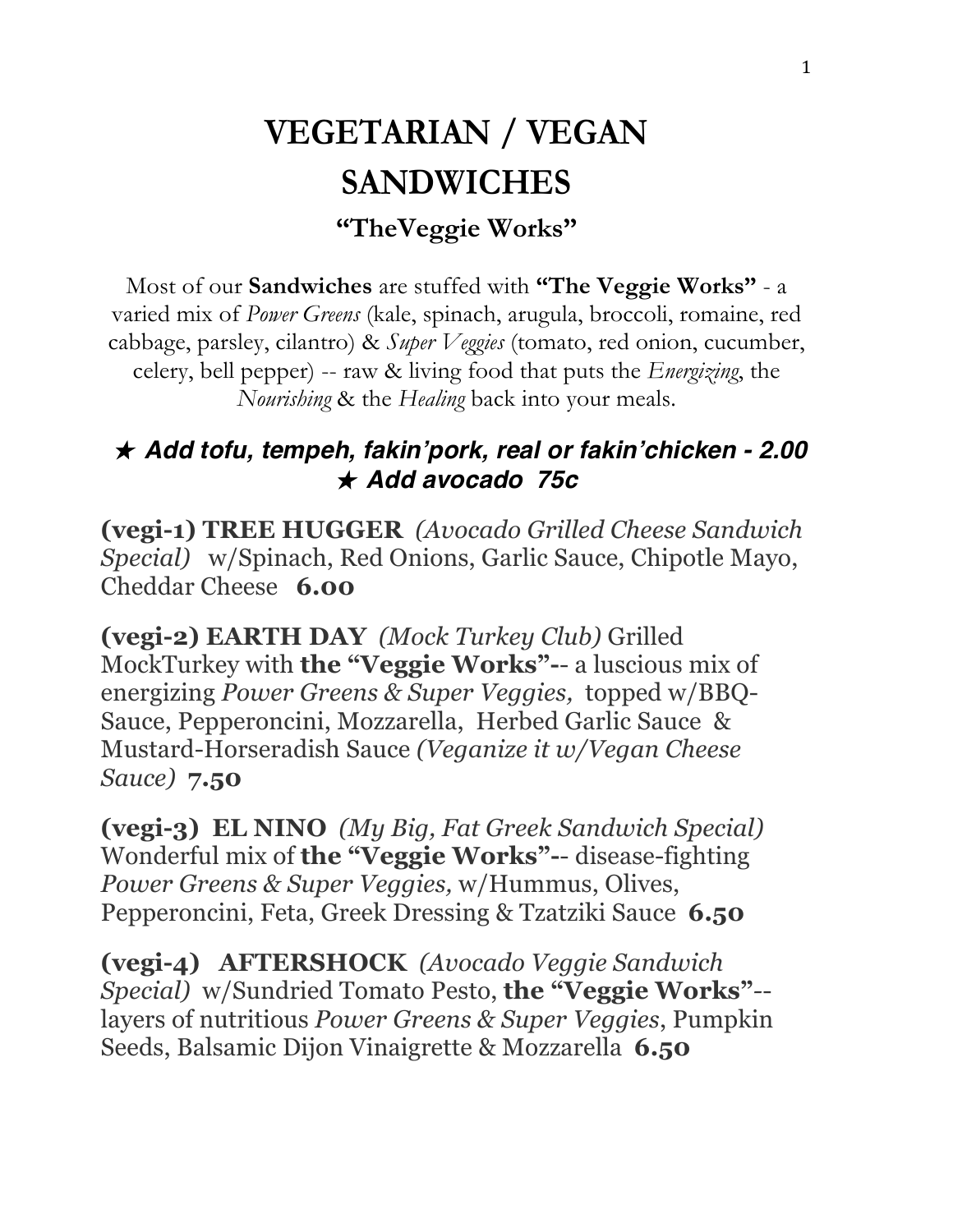**(vegi-5) CORAL BLEACHING** *(Filipino FaknChickn Adobo Sandwich)* w/Filipino Adobo Umami Sauce, **the "Veggie Works"-**- a sumptuous mix of digestion-friendly *Power Greens & Super Veggies*, Salsa Roja, Cheddar, Roasted Herbed Garlic Sauce & Mustard-Horseradish Sauce **7.50**

**(vegi-6) PHYTOPLANKTON** *(Radical Dog)* Grilled MockSausage, Avocado & Sauerkraut, w/**the "Veggie Works"**- - layers of disease-fighting *Power Greens & Super Veggies*, BBQ-Sauce, Ketchup, Herbed Garlic Sauce, Mustard-Horseradish Sauce, Cheddar **7.50**

**(vegi-7) SI SE PUEDE** *(FaknChickn Avocado Pesto Sandwich)* Grilled FaknChickn & Avocado with **the "Veggie Works"-**- a fabulous salad of enzymes-laden *Power Greens & Super Veggies*, Tomato Pesto, Balsamic Dijon Vinaigrette, Herbed Roasted Garlic Sauce, Mustard-Horseradish Sauce, Mozzarella **7.50**

**(vegi-8) THE ENVIRONMENTALIST** *(FaknChikn Caesar Club)* Roasted Red Pepper, Dill Pickles, Lettuce, Kale, Cabbage Slaw, Tomatoes, Cucumber, Parmesan Cheese, Caesar Dressing, Roasted Garlic Sauce & Mustard Horseradish Sauce **7.50**

**(vegi-9) RIDE THE BAMBOO BIKE** *(Mexican VegetarianTorta)* With your choice of *Seasoned Tempeh, Mock Pork or FaknChikn,* Black Beans, **the "Veggie Works"-**- a salad of nutritious *Power Greens & Super Veggies*, Cheddar, Herbed Roasted Garlic Sauce, Mustard-Horseradish Sauce **7.50**

**(vegi-10) URBAN SPRAWL** *(Vegetarian Banh Mi Sandwich)* Mildy spicy Vietnamese sandwich w/your choice of *FaknPork or MockChikn,* Cabbage Slaw, Lettuce, Cilantro, Cucumber, Carrots, thin Jalapeno slices, Herbed Roasted Garlic Sauce, Umami-Scriracha Sauce, French Roll **7.50**